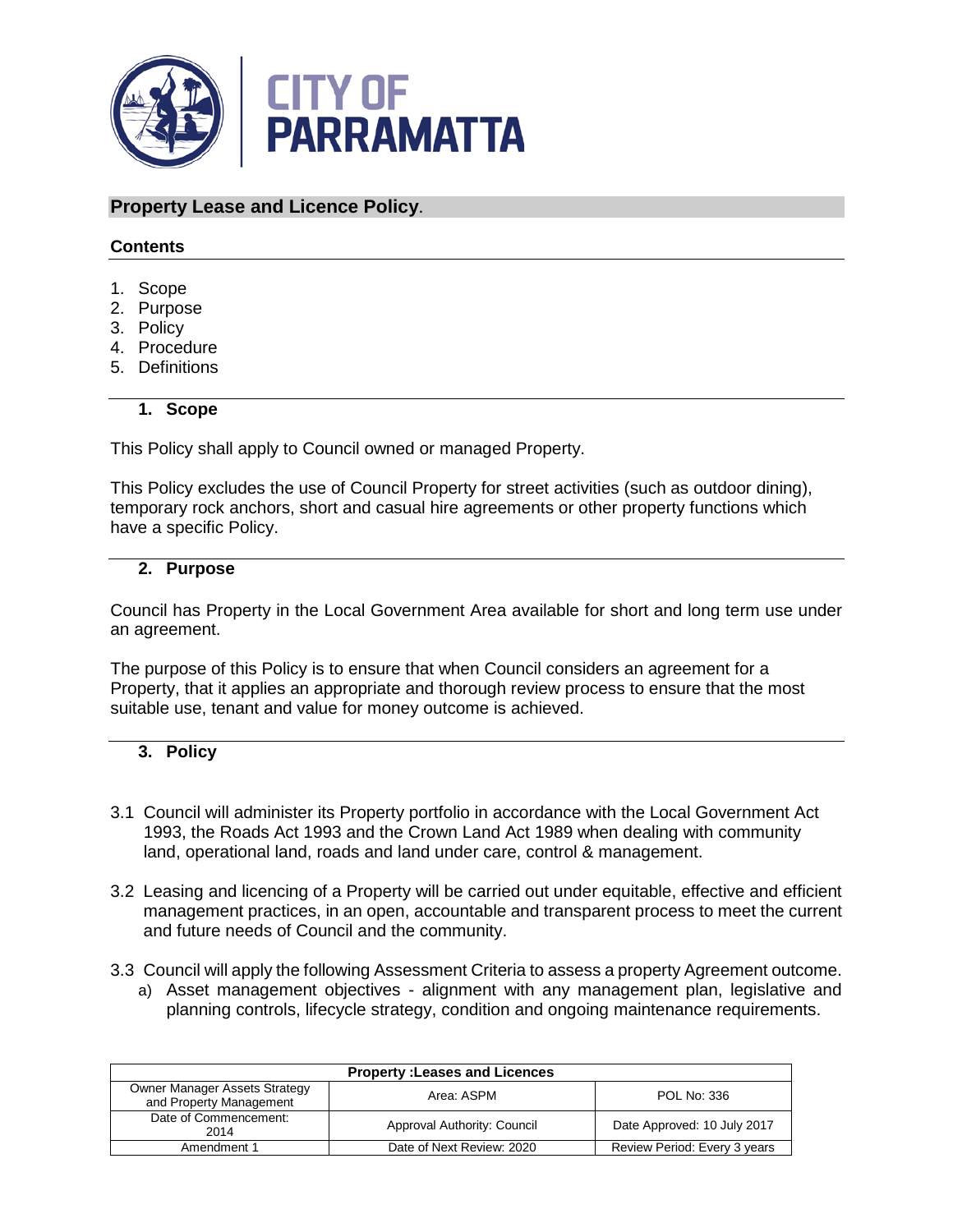

- b) Commercial and financial the most appropriate value for money being either Market Rent for a commercial business or subsidised Market Rent for Community Groups. See **Attachment 1** for Market Rent subsidy.
- c) User and Tenant demand:
	- i. Address identified community demand and Council's operational needs;
	- ii. ensure the Property is being effectively utilised; and
	- iii. ensure the duration of the Agreement allows Council to respond to changing operational and community demand and needs.
- d) Compliance performance and compliance history of the Tenant.
- 3.4 As a general principle:
	- a) The Tenant will be responsible for the fit out and the general day to day routine maintenance; and
	- b) Council will be responsible for renewal of the base building components.

## **4. Procedure**

Council will use the Property Lease and Licence Procedure (D05080427) to support the implementation of this Policy.

Agreement Administration will be managed by Council staff.

## **5. Definitions**

## **Agreement:**

A Lease or Licence over a Property.

## **Agreement Administration:**

Includes compliance with general terms and conditions, assignments, options and any subletting requests, etc.

## **Assessment Criteria:**

A list of assessment items for consideration to review or to determine the use or tenancy of a Property.

## **Assessment Team:**

The panel of Council staff nominated by the Asset Manager.

## **Asset Manager:**

The manager responsible for the preparation and delivery of an Asset Plan that supports the Asset Management Strategy, as defined in the Asset Management Policy.

| <b>Property: Leases and Licences</b>                            |                             |                              |  |  |
|-----------------------------------------------------------------|-----------------------------|------------------------------|--|--|
| <b>Owner Manager Assets Strategy</b><br>and Property Management | Area: ASPM                  | POL No: 336                  |  |  |
| Date of Commencement:<br>2014                                   | Approval Authority: Council | Date Approved: 10 July 2017  |  |  |
| Amendment 1                                                     | Date of Next Review: 2020   | Review Period: Every 3 years |  |  |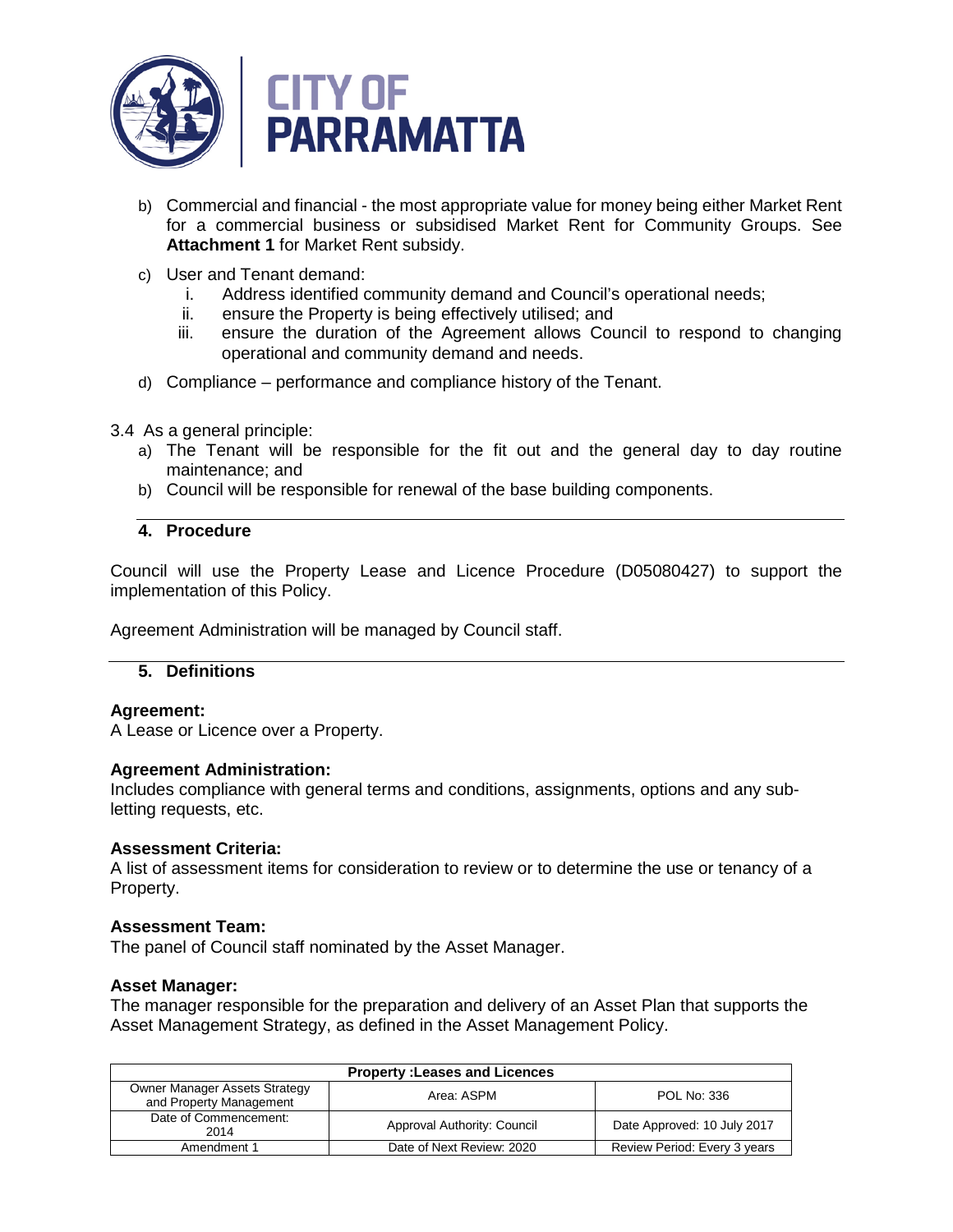

# **Community Group:**

A group that is an incorporated not-for-profit organisation, or can provide evidence of an auspice arrangement with an incorporated not-for-profit organisation and is located within the boundaries of the City of Parramatta local government area and/or principally services the City of Parramatta local government area and can demonstrate a local benefit.

# **Council:**

City of Parramatta Council.

# **Lease:**

An agreement between Council and another party offering an exclusive use.

# **Licence:**

An agreement between Council and another party offering a non-exclusive use.

## **Major Agreement:**

a) An Agreement with a financial value greater than \$300,000; or

b) An Agreement with a duration in excess of 24 months, or

c) A proposed change in Use.

Notes:

- 1) \$300,000 is the total value of the Agreement including any associated option periods or continued occupancy period.
- 2) A duration in excess of 24 months includes option periods or continuous periods of occupation.

# **Market Rent:**

Rent based upon valuation advice by a suitably qualified Valuer and/or market estimates from real estate agents.

## **Minor Agreement:**

All other Agreements that are not a Major Agreement.

## **Property:**

Any land or building owned or under the care, control and management of Council that could be leased or licenced to a Tenant under an Agreement.

## **Tenant:**

A person or entity that occupies a Property under an Agreement.

## **Use:**

The primary use of the Property, for example, future development, community use, etc.

## **Associated documents**

| <b>Property: Leases and Licences</b>                            |                             |                              |  |  |
|-----------------------------------------------------------------|-----------------------------|------------------------------|--|--|
| <b>Owner Manager Assets Strategy</b><br>and Property Management | Area: ASPM                  | POL No: 336                  |  |  |
| Date of Commencement:<br>2014                                   | Approval Authority: Council | Date Approved: 10 July 2017  |  |  |
| Amendment 1                                                     | Date of Next Review: 2020   | Review Period: Every 3 years |  |  |